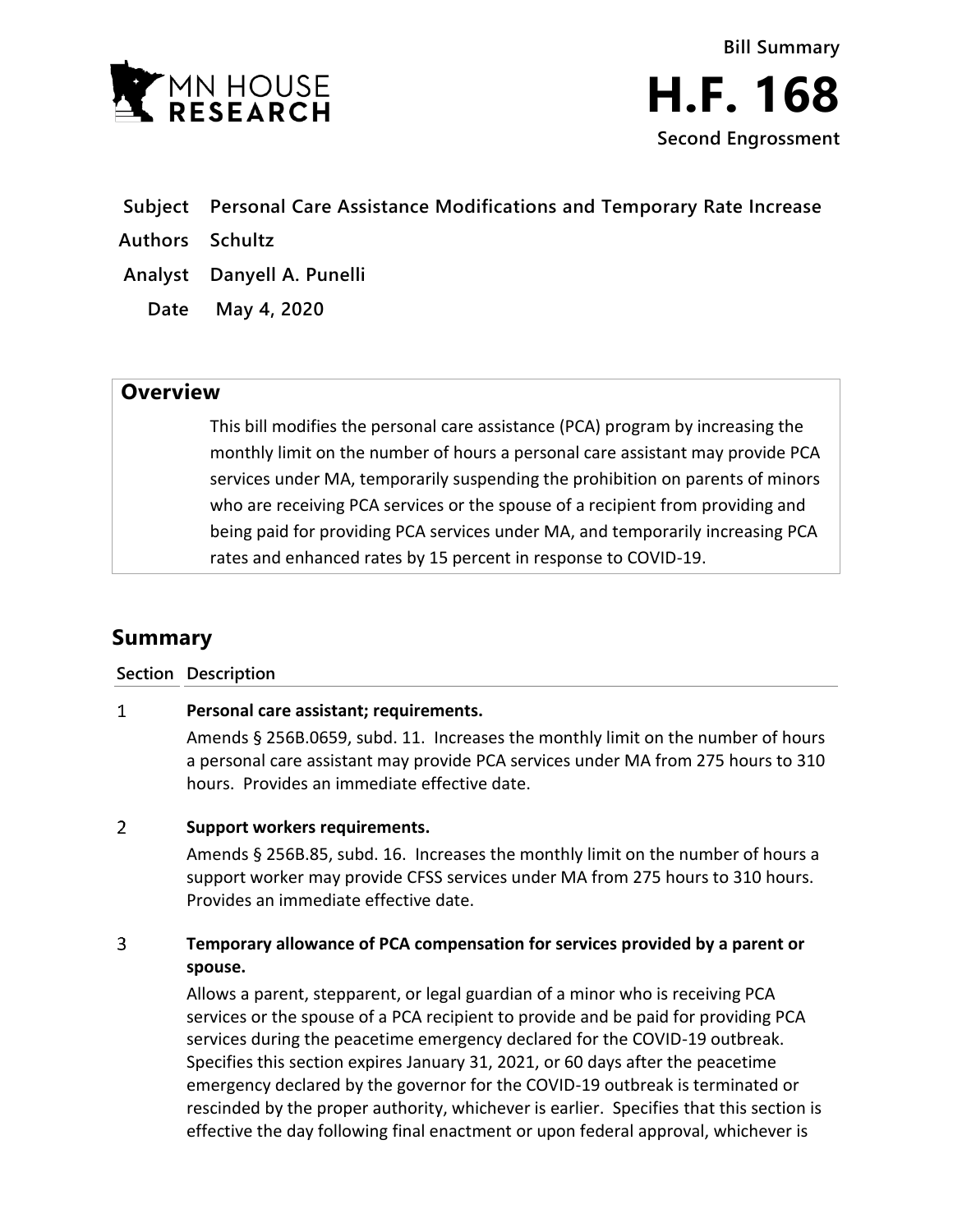## **Section Description**

later. Requires the commissioner of human services to notify the revisor of statutes when federal approval is obtained.

#### $\overline{4}$ **Appropriation; PCA temporary rate increase.**

Appropriates an unspecified amount for a temporary 15 percent PCA rate increase.

**Subd. 1. Definitions.** Defines "commissioner," "covered program," "direct support professional," and "direct support services."

**Subd. 2. Temporary rates for direct support services.** Paragraph (a) requires the commissioner to temporarily increase rates and enhanced rates by 15 percent for covered programs and the PCA program to respond to COVID-19 while this section is effective.

Paragraph (b) requires providers that receive the temporary rate increase to use at least 80 percent of the additional revenue to increase wages, salaries, and benefits for personal care assistants, and to use the remainder of the additional revenue for activities and items necessary to comply with the CDC guidance on sanitation and personal protective equipment.

**Subd. 3. Capitation rates and directed payments.** Paragraph (a) requires managed care plans and county-based purchasing plans to increase PCA rates and enhanced rates by 15 percent for direct support services.

Paragraph (b) requires the commissioner to adjust capitation rates paid to managed care plans and county-based purchasing plans as needed to maintain expected medical loss ratios.

Paragraph (c) requires contracts between the plans and providers to allow recovery of payments from providers if federal approval is not obtained and the commissioner reduces capitation payments as a result.

**Subd. 4. Consumer-directed community supports (CDCS) budgets.** Requires lead agencies to temporarily increase the budget for each CDCS recipient to reflect the 15 percent increase for direct support services.

**Subd. 5. Consumer support grants; increased maximum allowable grant.** Requires the commissioner to temporarily increase the maximum allowable monthly grant level for each consumer support grant recipient to reflect the 15 percent increase for direct support services.

**Subd. 6. Distribution plans.** Paragraph (a) requires provider agencies and individual providers that receive the temporary rate increase to prepare and submit to the commissioner upon request a distribution plan that specifies the